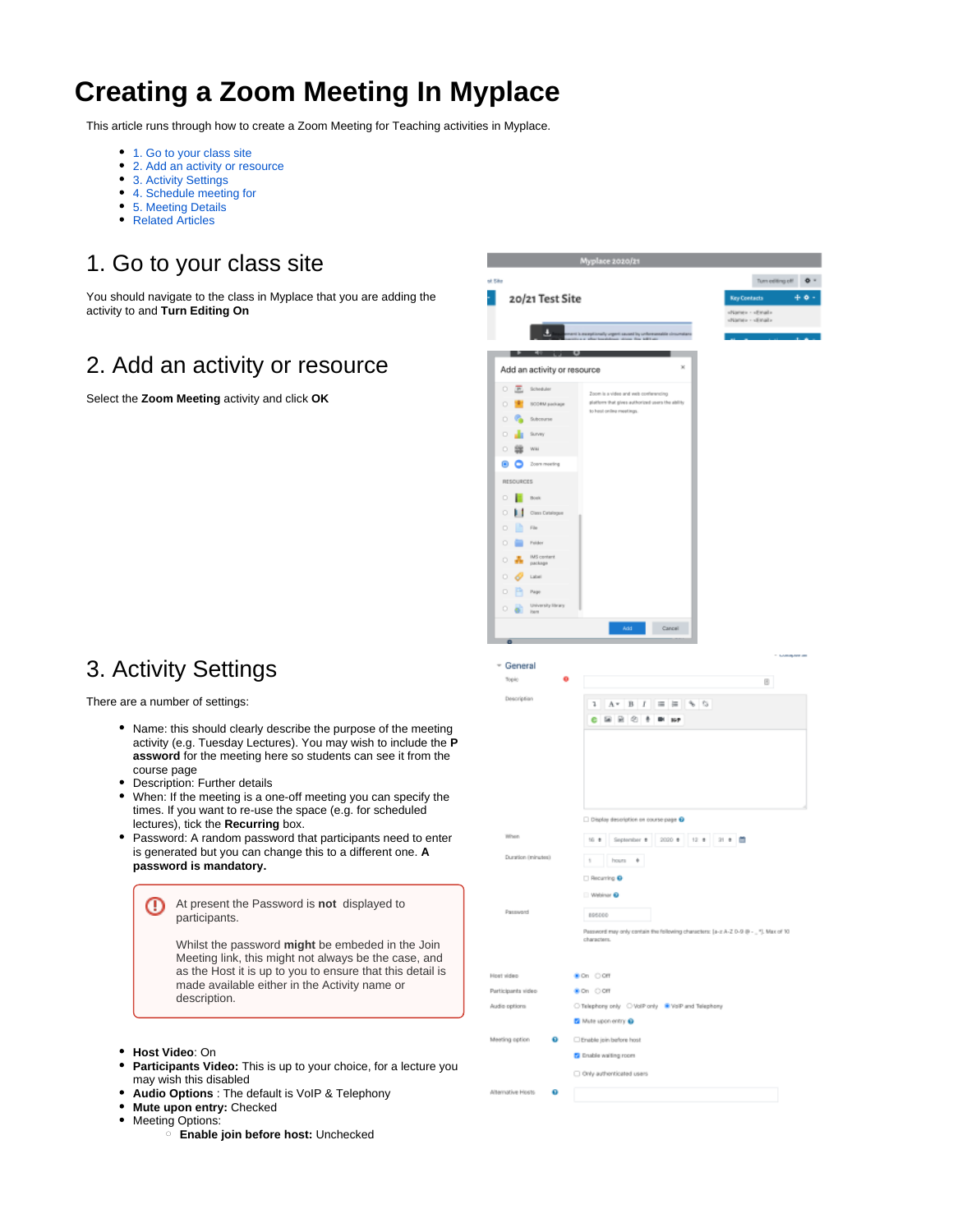- **Enable waiting room**: This will allow you hold the participants outside of the main room until you are ready for them (see [Zoom Support Site](https://support.zoom.us/hc/en-us/articles/115000332726-Waiting-Room) for more information)
- **Only authenticated Users:** Checked. This will force students to log in to Zoom. **This is recommended, especially if you are pre-assigning breakout rooms** . Y
- **Alternate Hosts:** Normally the user who creates the meeting is the Host and has to start the meeting. You can add the email address of other users who may start the meeting on behalf of the Host.

Zoom allows attendees to join a meeting **without** logging into ∽ Zoom. However they will not be mapped to pre-assigned breakout rooms.

All staff and students have Zoom accounts with Strathclyde so there is almost no case where **Only Authenticated Users** is unchecked.

Once you have set the meeting parameters click on the **Save and return to class** or **Save and display**

### <span id="page-1-0"></span>4. Schedule meeting for

In the activity setting, there is an option that allows you to schedule a meeting on behalf of another user who has assigned you scheduling privilege.

**Schedule meeting for:** Choose the user you want to **Schedule For** from the dropdown menu. The user will become the host.

The users who will be doing the scheduling first need to be ⋒ given the privilege via Zoom's setting by the people they will be scheduling on behalf. This needs done at [http://strath.](http://strath.zoom.us/) [zoom.us.](http://strath.zoom.us/) To learn how to set up this scheduling privilege please follow [Setting up scheduling privilege](https://support.myplace.strath.ac.uk/display/MS/Scheduling+privilege).

**Note:** The user who will be doing the scheduling needs to be **enrolled** in Myplace class by tutor to be able to schedule meetings on behalf of other users.

If you needed to change the host, on your class page select **Edit settings** from the dropdown menu.

- In the activity setting, check **Change host**.
- Choose the user you want to **Schedule For** from the dropdown menu.

| Meeting option           | ℯ | Enable join before host            |
|--------------------------|---|------------------------------------|
|                          |   | <b>Z</b> Enable waiting room       |
|                          |   | Only authenticated users           |
| Schedule meeting for     |   | $\bullet$<br>Schedule for yourself |
| <b>Alternative Hosts</b> | ค |                                    |
|                          |   |                                    |

| My Test meeting                                                        |   | Edit $\sim$              | $\triangledown$ |
|------------------------------------------------------------------------|---|--------------------------|-----------------|
|                                                                        |   | <b>♦</b> Edit settings   | r resource      |
|                                                                        |   | $\rightarrow$ Move right |                 |
| Open all<br>Close all                                                  |   | <b>B</b> Hide            |                 |
| structions: Clicking on the section name will show / hide the section. |   | <sup>2</sup> Duplicate   |                 |
| Session 1: Title /                                                     |   | Assign roles             |                 |
|                                                                        | ñ | Delete                   |                 |
|                                                                        |   |                          |                 |

| Schedule meeting for | Michael Hughes | $\div$ | <b>Michael Hughes</b> |  |
|----------------------|----------------|--------|-----------------------|--|
|                      | Change host    |        | Change host           |  |

### <span id="page-1-1"></span>5. Meeting Details

If you clicked on **Save and Display** you will see the details of the meeting (if you clicked on **Save and return to class** you would be returned to the class's main page).

If you are the **Host** for the meeting (i.e. created it) you will see all of the details of the class.

You can start the meeting at the appropriate time by clicking on the **Start Meeting** button.